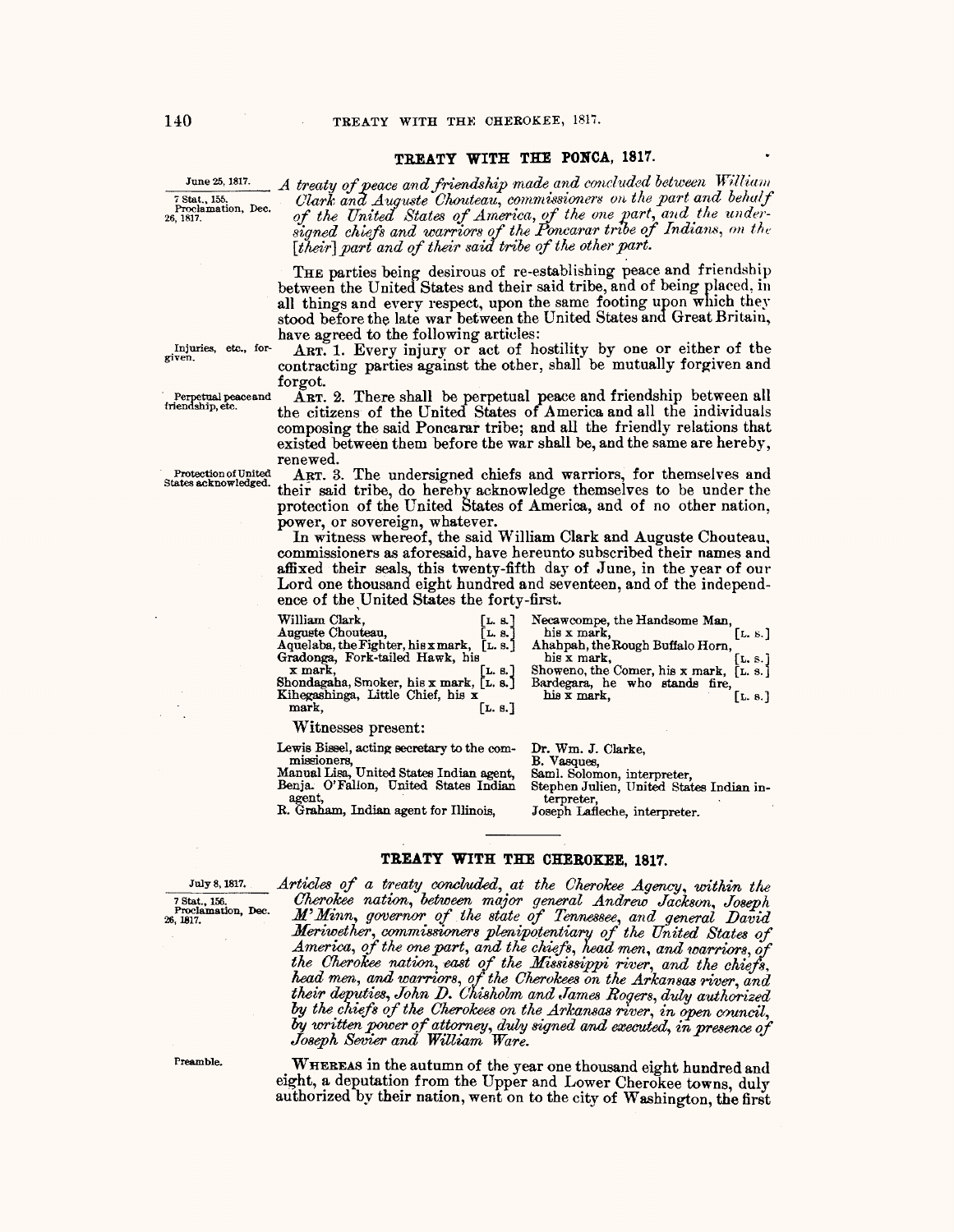named to declare to the President of the United States their anxious desire to engage in the pursuits of agriculture and civilized life, in the country they then occupied, and to make known to the President of the United States the impracticability of inducing the nation at large to do this, and to request the establishment of a division line between the upper and lower towns, so as to include all the waters of the Hiwassee river to the upper town, that, by thus contracting their society within narrow limits, they proposed to begin the establishment of fixed laws and a regular government: The deputies from the lower towns to make known their desire to continue the hunter life, and also the scarcity of game where they then lived, and, under those circumstances, their wish to remove across the Mississippi river, on some vacant lands of the United States. And whereas the President of the United States, after maturely considering the petitions of both parties on the ninth day of January, A. D. one thousand eight hundred and nine, including other subjects, answered those petitions as follows: "The United States, my children, are the friends of both parties, and, as far as can be reasonably asked, they are willing to satisfy the wishes of both. Those who remain may be assured of our patronage, our aid, and good neighborhood. Those who wish to remove, are permitted to send an exploring party to reconnoitre the country on the waters of the Arkansas and White rivers, and the higher up the better, as they will be the longer unapproached by our settlements, which will begin at the mouths of those rivers. The regular districts of the government of St. Louis are already laid off to the St. Francis.

'' When this party shall have found a tract of country suiting the emigrants, and not claimed by other Indians, we will arrange with them and you the exchange of that for a just portion of the country they leave, and to a part of which, proportioned to their numbers, thev have a right. Every aid towards their removal, and what will be necessary for them there, will then be freely administered to them; and when established in their new settlements, we shall still consider them as our children, give them the benefit of exchanging their peltries for what they will want at our factories, and always hold them firmly by the hand."

And whereas the Cherokees, relying on the promises of the President of the United States, as above recited, did explore the country on the west side of the Mississippi, and made choice of the country on the Arkansas and White rivers, and settled themselves down upon United States' lands, to which no other tribe of Indians have any just claim, and have duly notified the President of the United States thereof, and of their anxious desire for the full and complete ratification of his promise, and, to that end, as notified by the President of the United States, have sent on their agents, with full powers to execute a treaty, relinquishing to the United States all the right, title, and interest, to all lands of right to them belonging, as part of the Cherokee nation, which they have left, and which they are about to leave, proportioned to their numbers, including, with those now on the Arkansas, those who are about to remove thither, and to a portion of which they have an equal right agreeably to their numbers.

Now, know ye, that the contracting parties, to carry into full effect the before recited promises with good faith, and to promote a continuation of friendship with their brothers on the Arkansas river, and for that purpose to make an equal distribution of the annuities secured to be paid by the United States to the whole Cherokee nation, have agreed and concluded on the following articles, viz: and concluded on the following articles, VI<sub>2</sub>: cession of lands to changing of lands to

ART. 1. The chiefs, head men, and warriors, of the whole Cherokee United States in exnation, cede to the United States all the lands lying north and east of *change*<br>nation, cede to the United States all. the lands light shoels of the lands. the following boundaries, viz: Beginning at the high shoals of the Appalachy river, and running thence, along the boundary line between the Creek and Cherokee nations, westwardly to the Chatahouchy river;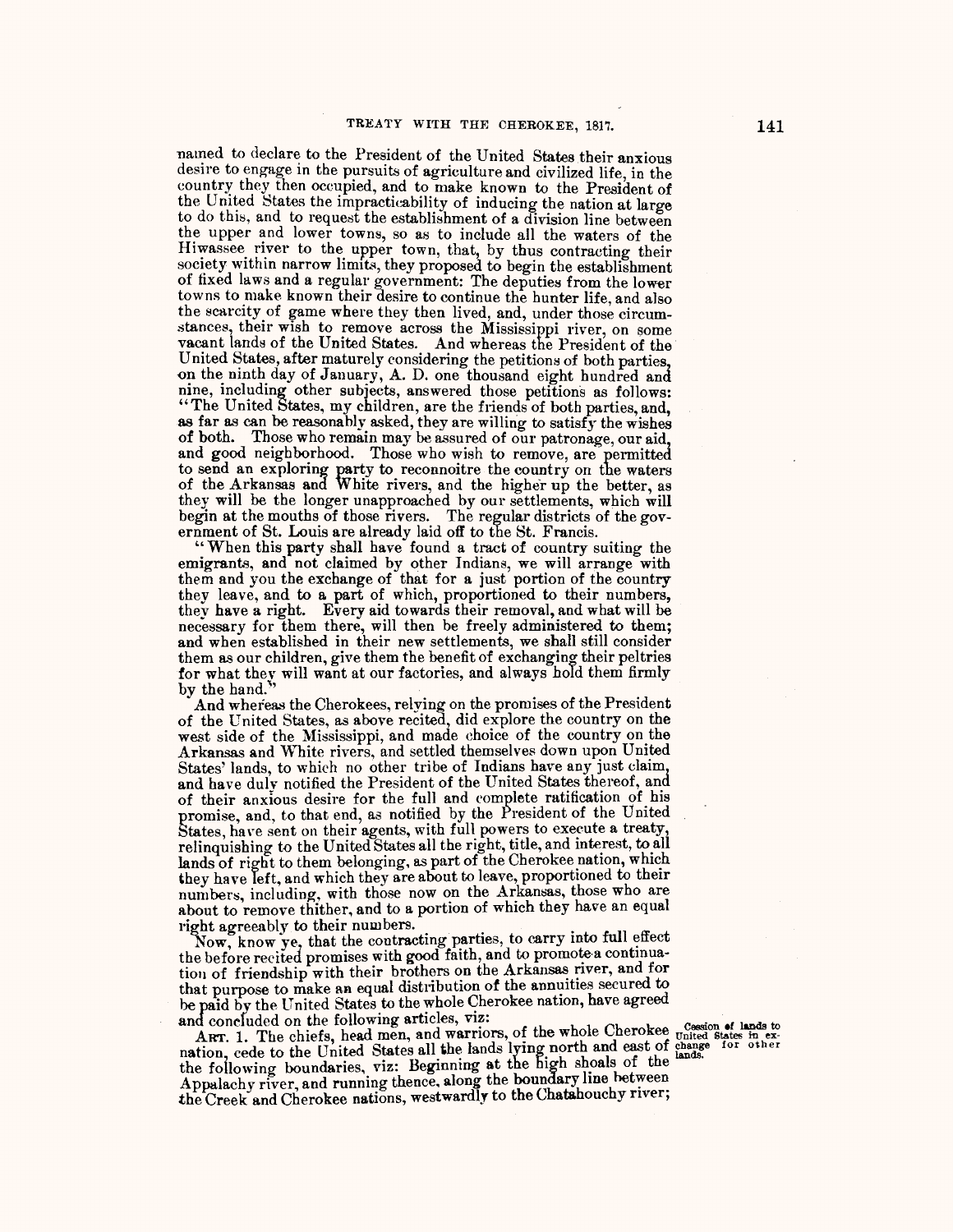thence, up the Chatahouchy river, to the mouth of Souque creek; thence, continuing with the general course of the river until it reaches the Indian boundary line, and, should it strike the Turrurar river, thence, with its meanders, down said river to its mouth, in part of the proportion of land in the Cherokee nation east of the Mississippi, to which those now on the Arkansas and those about to remove there are justly

entitled.<br>Further cession of ART. 2. The chiefs, head men, and warriors, of the whole Cherokee **lands.** nation do also cede to the Cnited States all the lands lying north and west of the following boundary lines, viz: Beginning at the Indian boundry line that runs from the north bank of the Tennessee river. opposite to the mouth of Hywassee river, at a point on the top of Walden's ridge, where it divides the waters of the Tennessee river from those of the Sequatchie river; thence, along the said ridge, southwardly, to the bank of the Tennessee river, at a point near to a place called the Negro Sugar Camp, opposite to the upper end of the first island above Running Water Town; thence, westwardly, a straight line to the mouth of Little Sequatchie river; thence, up said river, to its main fork; thence, up its northernmost fork, to its source; and thence, due west, to the Indian boundary line.

A census of the ART. 3. It is also stipulated by the contracting parties, that a census cherokee Nation to shall be taken of the whole Cherokee nation, during the month of June, in the year of our Lord one thousand eight hundred and eighteen, in the following manner, viz: That the census of those on the east side of the Mississippi river, who declare their intention of remaining, shall be taken by a commissioner appointed by the President of the *U* uited States, and a commissioner appointed by the Cherokees on the Arkansas river; and the census of the Cherokees on the Arkansas river, and those removing there, and who, at that time, declare their intention of removing there, shall be taken by a commissioner appointed by the President of the United States, and one appointed by the Cherokees east of the Mississippi river.

Annuity, how to be ART. 4. The contracting parties do also stipulate that the annuity divided between the due from the United States to the whole Cherokee nation for the year one thousand eight hundred and eighteen, is to be divided between the two parts of the nation in proportion to their numhers, agreeably to the stipulations contained in the third article of this treaty; and to he continued to be divided thereafter in proportion to their numbers: and the lands to be apportioned and surrendered to the United States agreeably to the aforesaid enumeration, as the proportionate part, agreeably to their numbers, to which those who have removed, and who declare their intention to remove, have a just right, including these with the lands ceded in the first and second articles of this treatv.

The United States to ART. 5. The United States bind themselves, in exchange for the give as much land, ceded in the first and second articles hereof, to give to that part ever, as they receive lands ceded in the first and lands ceded in the first and second articles hereof, to give to that part of the Cherokee nation on the Arkansas as much land on said river and White river as they have or may hereafter receive from the Cherokee nation east of the Mississippi, acre for acre, as the just proportion due that part of the nation on the Arkansas agreeably to their numbers; which is to commence on the north side of the Arkansas river, at the mouth of Point Remove or Budwell's Old Place; thence, by a straight line, northwardly, to strike Chataunga mountain, or the hill first above Shield's Ferry on White river, running up and between said rivers for complement, the banks of which rivers to be the lines; and to have the above line, from the point of beginning to the point on White river, run and marked, which shall be done soon after the ratification of this treaty; and all citizens of the United States, except Former treaties in Mrs. P. Lovely, who is to remain where she lives during life, removed<br>from within the bounds as above named. And it is further stipulated,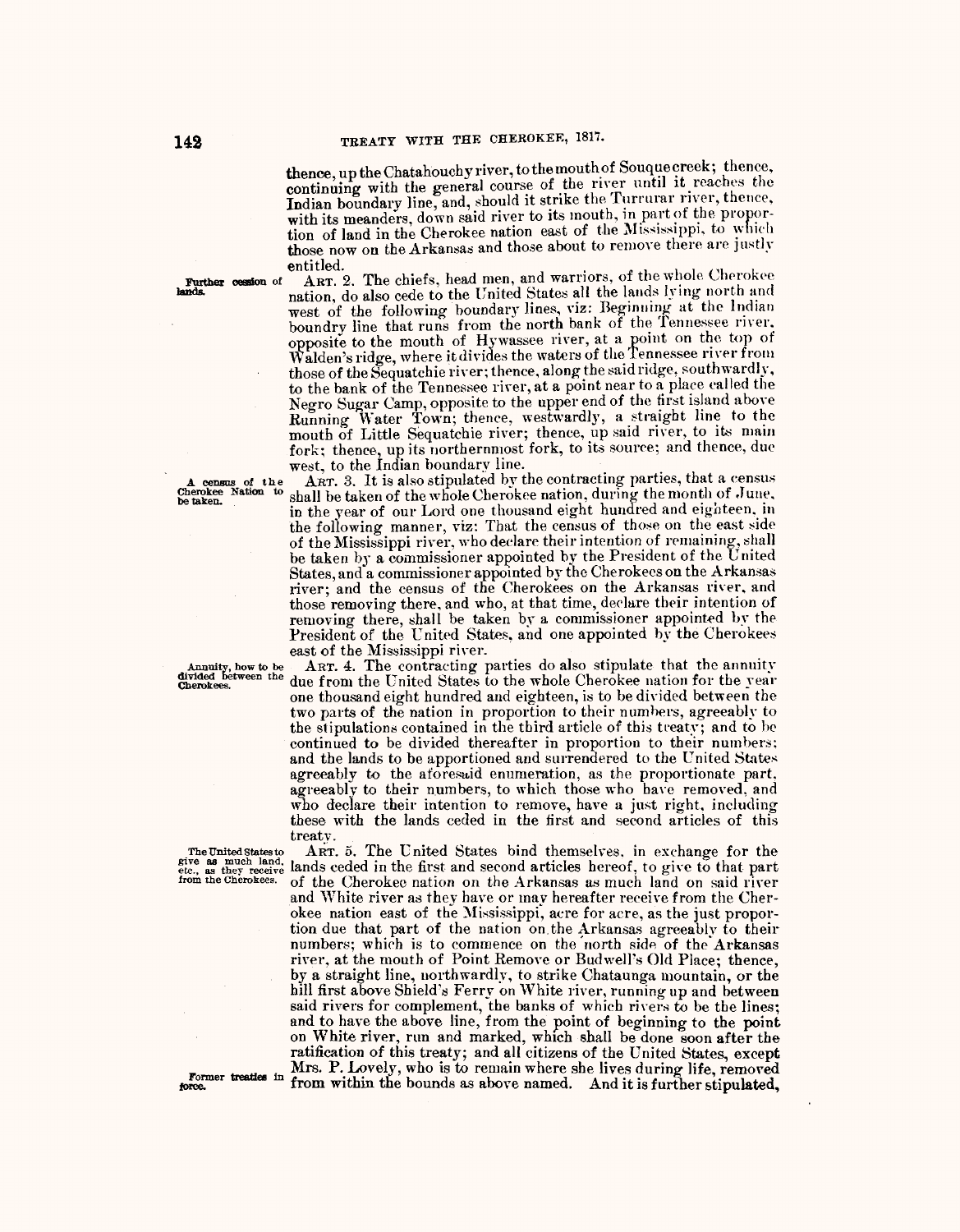that the treaties heretofore between the Cherokee nation and the United States are to continue in full force with both parts of the nation, and both parts thereof entitled to all the immunities and privilege which the old nation enjoyed under the aforesaid treaties; the United States reserving the right of establishing factories, a military post, and roads, within the boundaries above defined. roads, within the boundaries above defined.  $\mathcal{L}$  is the state  $\mathcal{L}$ 

ART. 6. The l'nited States do also bind themselves to give to all ... Rifleguns, ammunithe poor warriors who may remove to the western side of the Missis-sation for Cherokee<br>sippi river, one rifle gun and ammunition, one blanket, and one brass improvements. sippi river, one rifle gun and ammunition, one blanket, and one brass.<br>kettle, or, in lieu of the brass kettle, a beaver trap, which is to be considered as a full compensation for the improvements which they may leave: which articles are to be delivered at such point as the President of the United States may direct: and to aid in the removal of the emigrants, they further agree to furnish flat bottomed boats and provisions sufficient for that purpose: and to those emigrants Full compensation whose improvements add real value to their lands, the United States  $_{real}^{tor}$  manner of agree to pay a full valuation for the same, which is to be ascertained by a commissioner appointed by the President of the United States for that purpose, and paid for as soon after the ratification of this treaty as practicable. The boats and provisions promised to the emigrants are to be furnished by the agent on the Tennessee river, at such time and place as the emigrants may notify him of; and it shall be his duty to furnish the same. be his duty to furnish the same.  $\blacksquare$ 

ART. 7. And for all improvements which add real value to the lands  $\frac{P_{\text{a}}}{P_{\text{a}}}\text{ represent so high}$ lying within the boundaries ceded to the United States, by the first add real value to lying within the boundaries ceded to the United States, by the first and real value and second articles of this treaty, the United States do agree to pay ceded lands, etc. for at the time, and to be yalued in the same manner, as stipulated in the sixth article of this treaty; or, in lieu thereof, to give in exchange improvements of equal value which the emigrants may leave, and for which they are to receive pay. And it is further stipulated, that all these improvements, left by the emigrants within the bounds of the Cherokee nation east of the Mississippi river, which add real value to the lands, and for which the United States shall give a consideration, and not so exchanged, shall be rented to the Indians by the agent, vear after year, for the benefit of the poor and decrepid of that part of the nation east of the Mississippi river, until surrendered by the nation, or to the nation. And it is further agreed, that the said Cherokee nation shall not be called upon for any part of the consideration

paid fo1· said improvements at any future period. . . . . . ART. 8. And to each and every head of any Indian family res1dmg h!j:~~v~f:'n'3 ~: on the east side of the Mississippi river, on the lands that are now, or mes. may hereafter be. surrendered to the United States, who may wish to become citizens of the United States, the United States do agree to give a reservation of six hundred and forty acres of land, in a square, to include their improvements, which are to be as near the centre thereof as practicable, in which they will have a life estate, with a reversion in fee simple to their children, reserving to the widow her dower, the register of whose names is to be filed in the office of the Cherokee agent. which shall be kept open until the census is taken as stipulated in the third article of this treaty. Provided, That if any of the heads of families, for whom reservations may be made, should remove therefrom, then, in that case, the right to revert to the United States. And provided further, That the land which may be reserved under this article, be deducted from the amount which has been ceded under the first and second articles of this treaty.

1:1der the first and second articles of the contracting parties, that nothing Free navigation of ART. 9. It is also provided by the contracting parties, that nothing all the waters, etc. in the foregoing articles shall be construed so as to prevent any of the parties so contracting from the free navigation of all the waters mentioned therein.